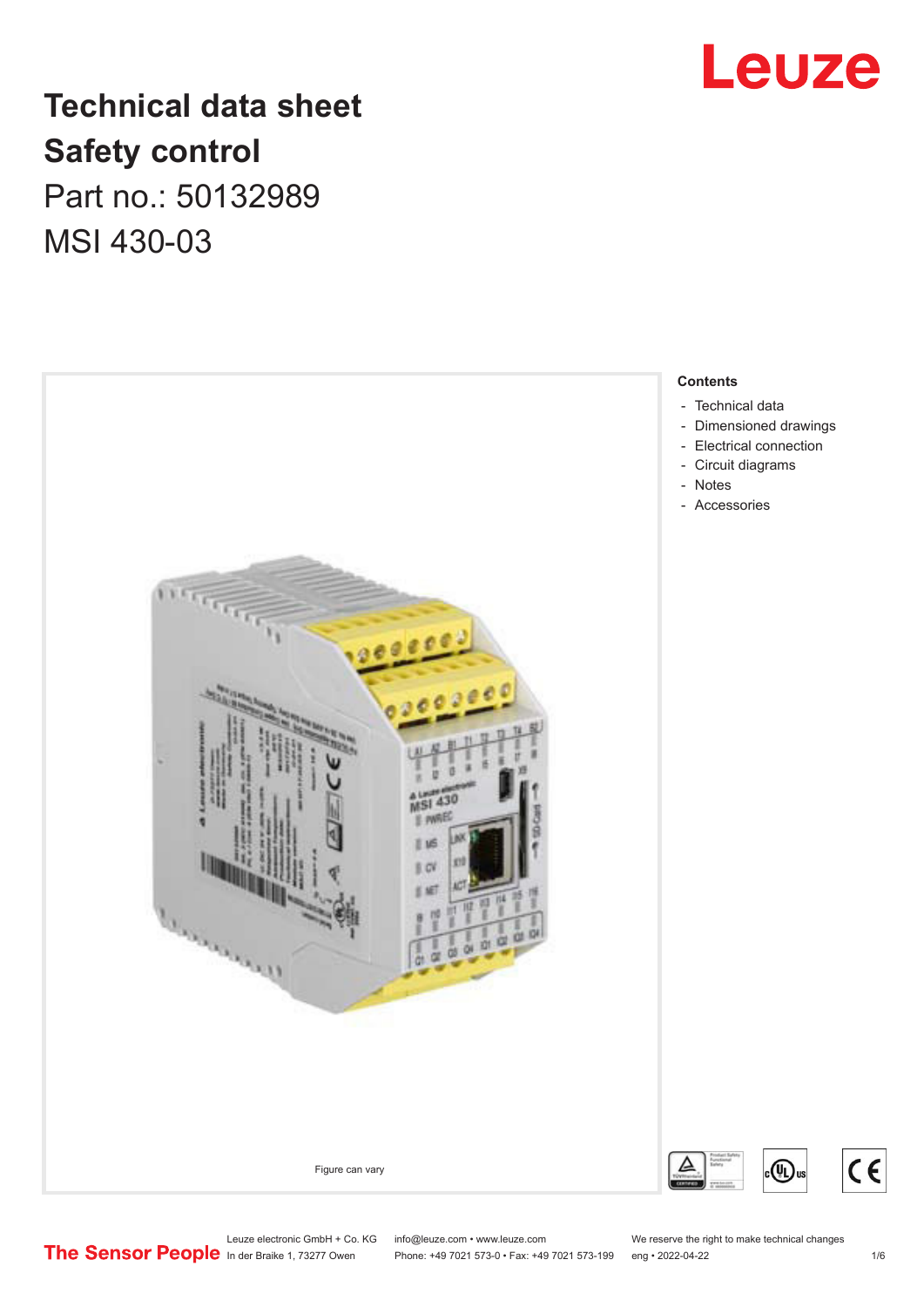# <span id="page-1-0"></span>**Technical data**

### **Basic data**

| Series              | MSI 430                                                                                           |
|---------------------|---------------------------------------------------------------------------------------------------|
| <b>Application</b>  | Monitoring of safety functions                                                                    |
| Number of safe I/Os | 16 IN, 4 OUT, 4 programmable I/O                                                                  |
| Functions           |                                                                                                   |
| Functions           | Additional I/O extensions available<br>(optional)                                                 |
|                     | Configurable safety control                                                                       |
|                     | Configuration via MSI designer software                                                           |
|                     | Ethernet interface                                                                                |
|                     | Industrial Ethernet protocols<br>(PROFINET, Ethernet/IP, Modbus TCP)<br>on-board                  |
|                     | Removable program memory (must be<br>ordered separately, part no. 50132996)                       |
|                     | Transfer of diagnostic data via external<br>fieldbus modules, e.g. MSI-FB-<br>PROFIBUS (optional) |
|                     | <b>USBmini</b> interface                                                                          |
|                     |                                                                                                   |

#### **Characteristic parameters**

| <b>SIL</b>             | 3, IEC 61508                          |
|------------------------|---------------------------------------|
| <b>SILCL</b>           | 3, IEC/EN 62061                       |
| Performance Level (PL) | Up to and including e, EN ISO 13849-1 |
| $PFH_n$                | 0.0000000043 per hour                 |
| Mission time $T_{M}$   | 20 years, EN ISO 13849-1              |
| Category               | 4, EN ISO 13849                       |
|                        |                                       |

#### **Electrical data**

| Performance data                                       |                     |
|--------------------------------------------------------|---------------------|
| Supply voltage U <sub>B</sub>                          | 24 V, DC, -30  25 % |
| Power consumption, max.                                | 3.3 W               |
| <b>Output circuit</b>                                  |                     |
| <b>Number of outputs</b>                               | 8 Piece(s)          |
| Max. number of integrated digital<br>outputs           | 8 Piece(s)          |
| Type of digital output                                 | Transistor          |
| Short circuit protection, outputs                      | Yes                 |
| Min. voltage permitted at the output                   | 16.2 V              |
| Max. voltage permitted at the output 30 V              |                     |
| <b>Output current</b>                                  | 4 A                 |
| Control circuit                                        |                     |
| <b>Number of inputs</b>                                | 16 Piece(s)         |
| Voltage permitted at the input                         | 30 V                |
| Max. rated control supply voltage at 30 V<br><b>DC</b> |                     |
| Min. rated control supply voltage at<br>DC             | 15.6 V              |
| Input current at signal 1                              | $2.3 \text{ mA}$    |
|                                                        |                     |

### **Interface**

**Type** EtherNet IP

# **Configuration** via software **Function** Configuration via software **Number of connections** 3 Piece(s) **Connection 1 Signal IN** Signal OUT Voltage supply **Type of connection** Terminal **Type of terminal** Spring-cage terminal **No. of pins** 32 -pin **Connection 2 Function** Configuration interface **Type of connection** USB **Connector type** USB 2.0 Mini-A **Connection 3 Function** BUS OUT **Type of connection** RJ45

| <b>Cable properties</b>          |                                                                                                    |
|----------------------------------|----------------------------------------------------------------------------------------------------|
| <b>Connection cross sections</b> | $2 \times 0.2$ to 1.5 mm <sup>2</sup> , wire                                                       |
|                                  | $2 \times 0.2$ to 1.5 mm <sup>2</sup> , wire                                                       |
|                                  | $2 \times 0.25$ to 1.5 mm <sup>2</sup> , wire with wire-end<br>sleeve (pressed in trapezium shape) |
|                                  |                                                                                                    |

#### **Mechanical data**

**Ethernet**

**USB**

**Connection**

| Dimension (W x H x L) | 45 mm x 107 mm x 121 mm |
|-----------------------|-------------------------|
| Net weight            | 290 <sub>a</sub>        |
| <b>Housing color</b>  | Grav                    |
| Type of fastening     | Snap-on mounting        |

#### **Operation and display**

| Type of display       | LED indicator |
|-----------------------|---------------|
| Type of configuration | Software      |

### **Environmental data**

| Ambient temperature, operation     | $-2565 °C$ |
|------------------------------------|------------|
| Ambient temperature, storage       | $-2570 °C$ |
| Relative humidity (non-condensing) | 1095%      |

#### **Certifications**

| Degree of protection                                          | IP 20                      |
|---------------------------------------------------------------|----------------------------|
| <b>Protection class</b>                                       | Ш                          |
| <b>Certifications</b>                                         | c UL US                    |
|                                                               | <b>TÜV Rheinland</b>       |
| <b>Vibration resistance</b>                                   | $5150$ Hz                  |
| Test procedure for oscillation in<br>accordance with standard | EN 60068-2-6               |
| Shock resistance, single shock                                | 30 g, 11 ms, EN 60068-2-27 |
| Shock resistance, continuous shock                            | 10 g, 16 ms, EN 60068-2-29 |

#### **Service interface**

**Type** Ethernet, USB

Internal bus (SBUS+) Modbus TCP PROFINET

Leuze electronic GmbH + Co. KG info@leuze.com • www.leuze.com We reserve the right to make technical changes<br>
The Sensor People in der Braike 1, 73277 Owen Phone: +49 7021 573-0 • Fax: +49 7021 573-199 eng • 2022-04-22

# Leuze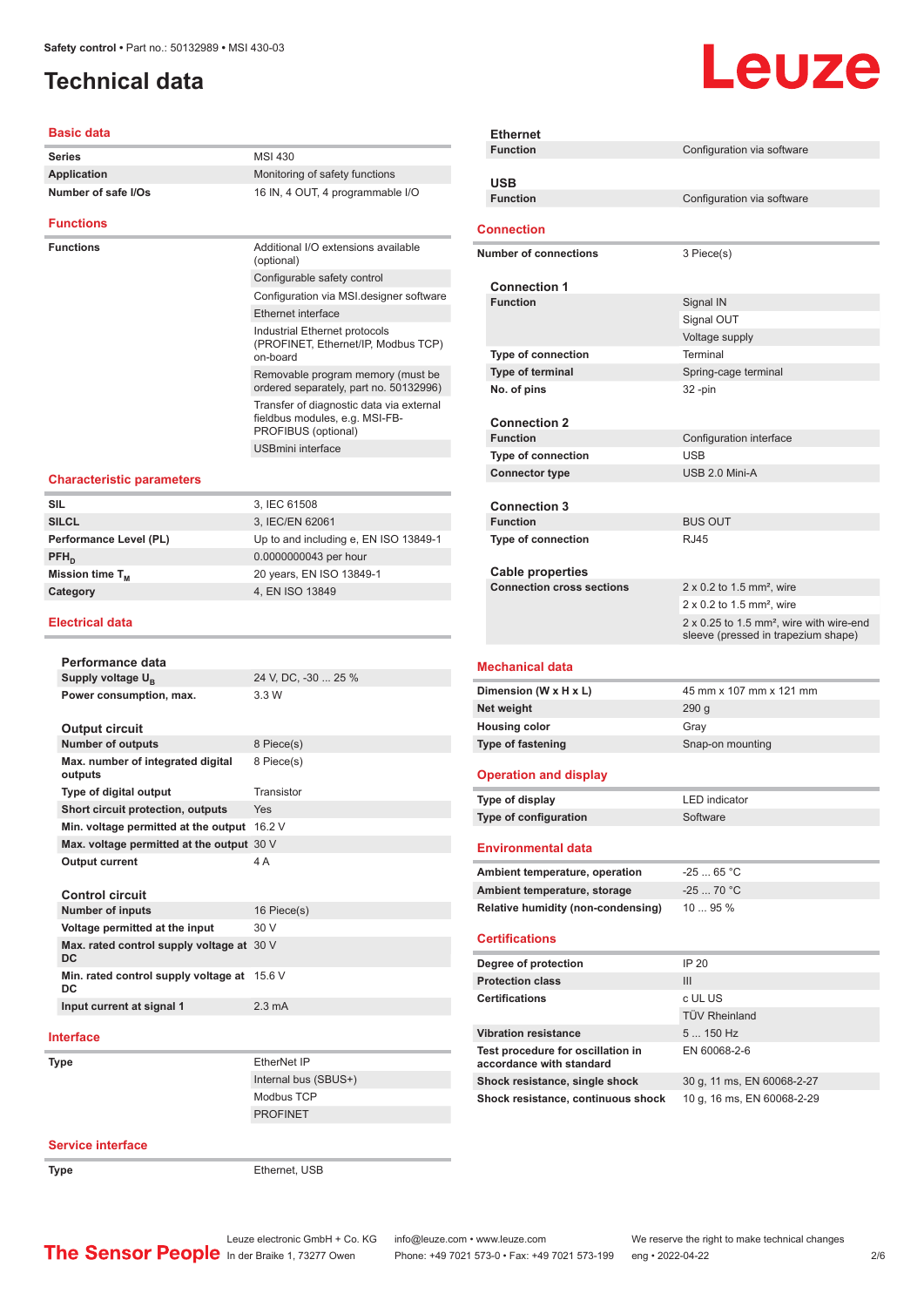# <span id="page-2-0"></span>**Technical data**

| <b>Customs tariff number</b> | 85371091 |
|------------------------------|----------|
| <b>ECLASS 5.1.4</b>          | 27243001 |
| <b>ECLASS 8.0</b>            | 27243101 |
| <b>ECLASS 9.0</b>            | 27243101 |
| ECLASS 10.0                  | 27243101 |
| <b>ECLASS 11.0</b>           | 27243101 |
| ECLASS 12.0                  | 27243101 |
| <b>ETIM 5.0</b>              | EC002538 |
| <b>ETIM 6.0</b>              | EC002538 |
| <b>ETIM 7.0</b>              | EC002538 |

# **Dimensioned drawings**

All dimensions in millimeters



# Leuze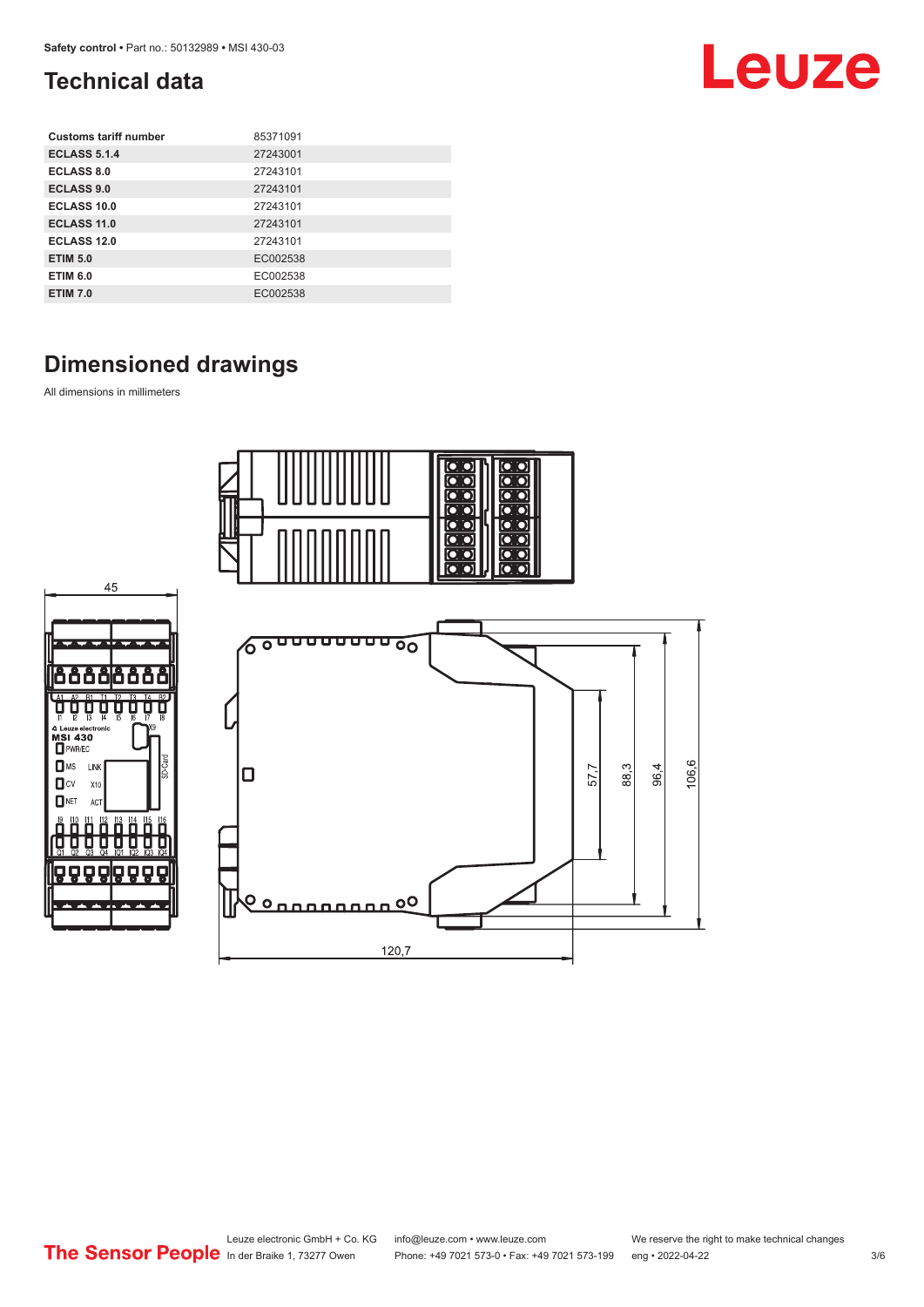# <span id="page-3-0"></span>**Electrical connection**

### **Connection 1**

| <b>Function</b>    | Signal IN            |
|--------------------|----------------------|
|                    | Signal OUT           |
|                    | Voltage supply       |
| Type of connection | Terminal             |
| Type of terminal   | Spring-cage terminal |
| No. of pins        | $32 - pin$           |

**Terminal Assignment**

| A <sub>1</sub>  | $+24V$                           |
|-----------------|----------------------------------|
| A <sub>2</sub>  | <b>GND</b>                       |
| <b>B1</b>       | +24 V (outputs Q1 - Q4)          |
| <b>B2</b>       | +24 V (outputs IQ1 - IQ4)        |
| $\mathsf{I}$    | Safe input                       |
| 12              | Safe input                       |
| 13              | Safe input                       |
| $\overline{14}$ | Safe input                       |
| 15              | Safe input                       |
| 16              | Safe input                       |
| 17              | Safe input                       |
| 18              | Safe input                       |
| 19              | Safe input                       |
| 110             | Safe input                       |
| 111             | Safe input                       |
| 112             | Safe input                       |
| 113             | Safe input                       |
| 114             | Safe input                       |
| 115             | Safe input                       |
| 116             | Safe input                       |
| IQ1             | Safe input/output (configurable) |
| IQ <sub>2</sub> | Safe input/output (configurable) |
| IQ <sub>3</sub> | Safe input/output (configurable) |
| IQ4             | Safe input/output (configurable) |
| Q <sub>1</sub>  | Safe output                      |
| Q2              | Safe output                      |
| Q <sub>3</sub>  | Safe output                      |
| Q4              | Safe output                      |
| T1              | Test signal output               |
| T <sub>2</sub>  | Test signal output               |
| T <sub>3</sub>  | Test signal output               |
| <b>T4</b>       | Test signal output               |
|                 |                                  |

#### **Connection 2 X9**

| <b>Function</b>           | Configuration interface |
|---------------------------|-------------------------|
| <b>Type of connection</b> | <b>USB</b>              |
| <b>Connector type</b>     | USB 2.0 Mini-A          |

### **Connection 3 X10**

| <b>Function</b>           | <b>BUS OUT</b> |
|---------------------------|----------------|
| <b>Type of connection</b> | <b>RJ45</b>    |

# Leuze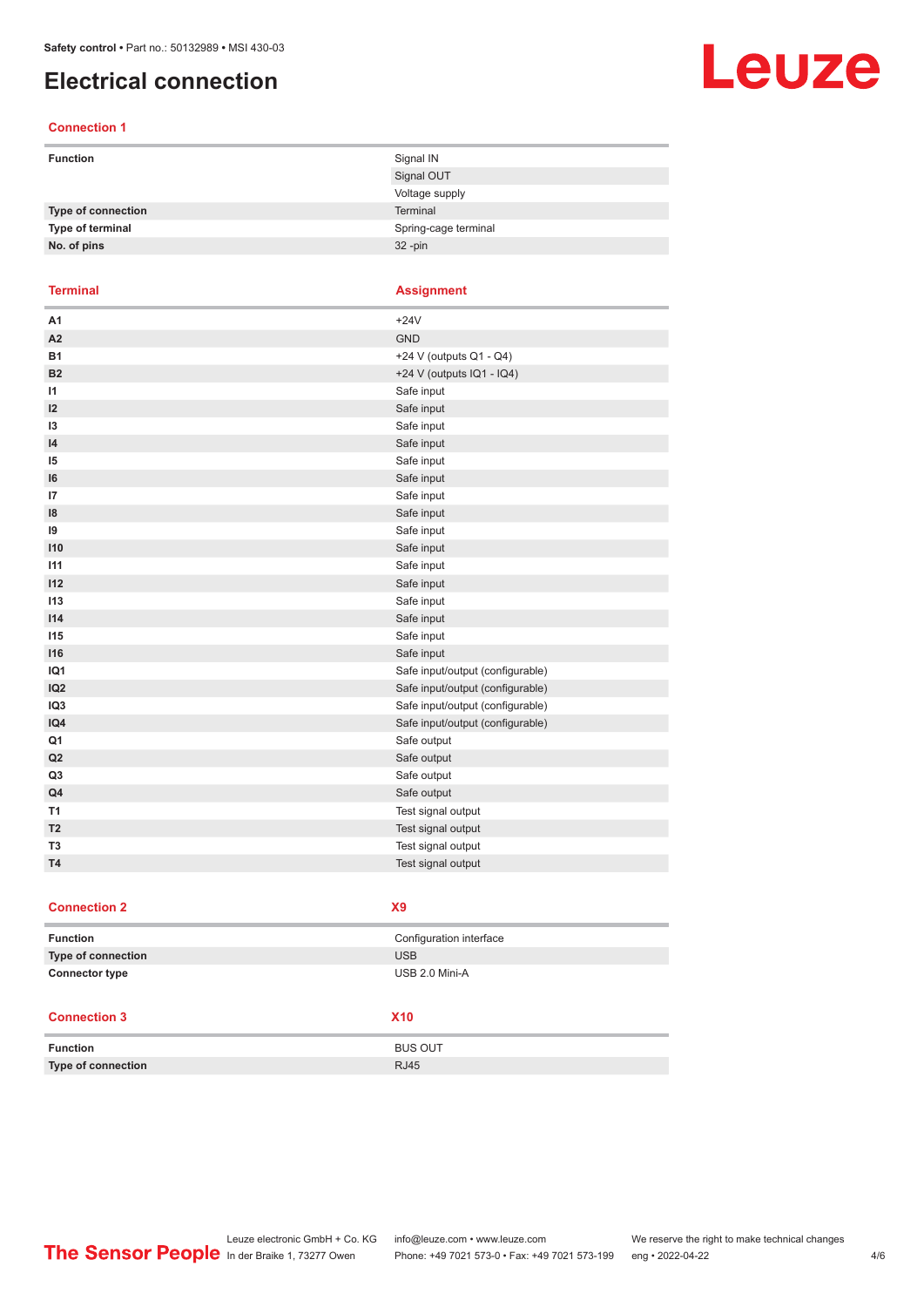## <span id="page-4-0"></span>**Circuit diagrams**





## **Notes**

**Observe intended use!**  $\%$  The product may only be put into operation by competent persons.  $\%$  Only use the product in accordance with its intended use.

# **Accessories**

# Start-up/diagnosis

|                                                                                                       |          | Part no. | <b>Designation</b>      | <b>Article</b> | <b>Description</b>                                                                      |
|-------------------------------------------------------------------------------------------------------|----------|----------|-------------------------|----------------|-----------------------------------------------------------------------------------------|
|                                                                                                       | $\equiv$ | 50117011 | KB USB A - USB<br>miniB | Service line   | Suitable for interface: USB<br>Connection 1: USB                                        |
| $\begin{tabular}{ c c } \hline $\phi$ \\ \hline $\phi$ \\ \hline $\phi$ \\ \hline \end{tabular}$<br>匾 |          |          |                         |                | Connection 2: USB<br>Shielded: Yes<br>Cable length: 1,500 mm<br>Sheathing material: PVC |